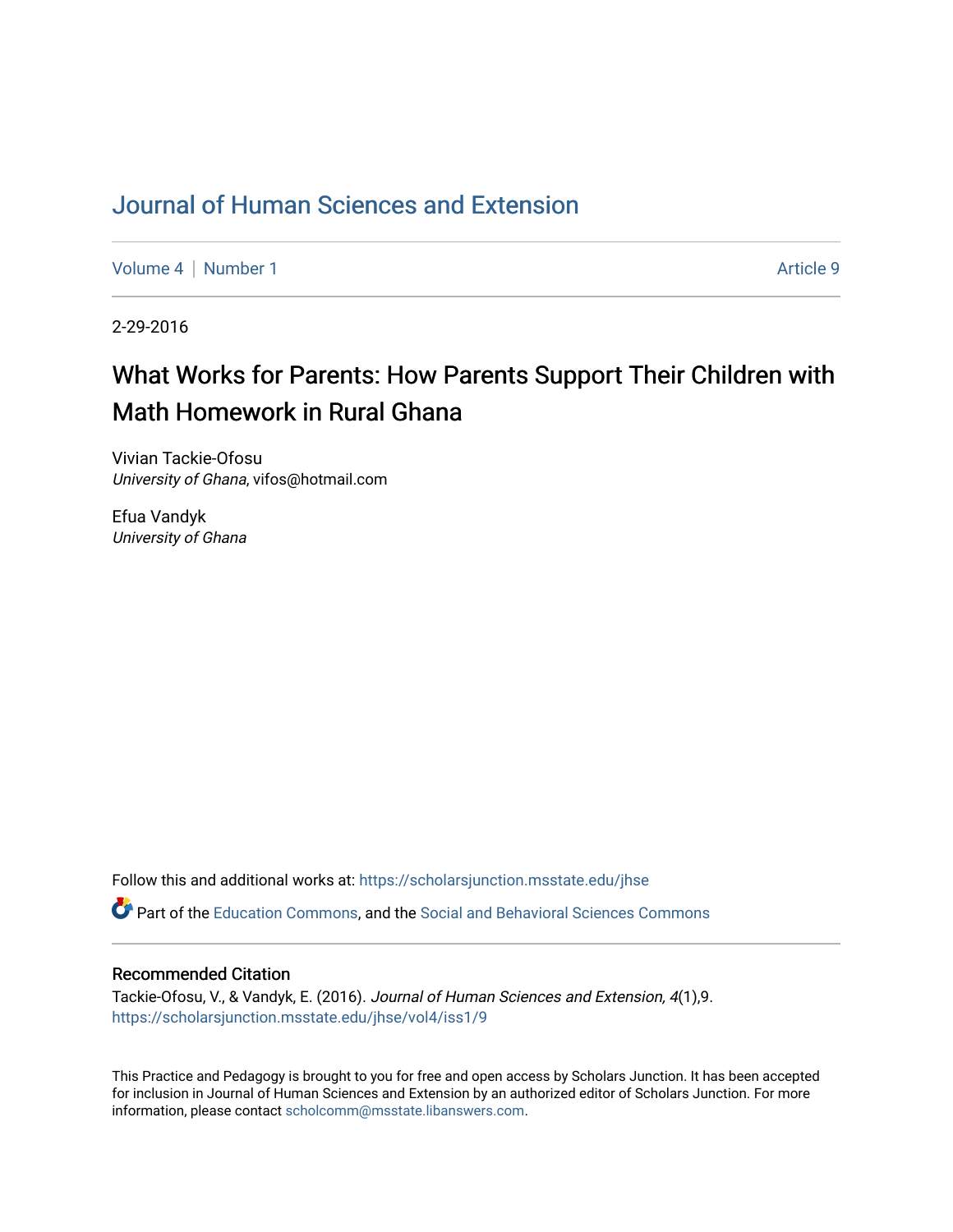## **What Works for Parents: How Parents Support Their Children with Math Homework in Rural Ghana**

**Vivian Tackie-Ofosu Efua Vandyk**  *University of Ghana* 

*Family and Consumer Sciences (FCS) programs target families in deprived rural and urban communities with the objective of equipping them with skills to improve family well-being, education, and relationships. In recent years, the focus of FCS in Ghana has been on parental styles and education that foster parents' involvement in their children's school work. Using a child-parent interactive model, a series of math activities were delivered to children between the ages of 6 and 10 years. Group activities were also facilitated by the FCS staff. Parents used local materials, such as small empty cans, bottles, leaves, stones, sticks, old newspapers, and sand, to explain math concepts. Staff, parents, and children used fun activities and role plays to demonstrate developmental processes that enhance effective child development. The lessons identified were tied to the understanding of appropriate parenting styles that foster acquisition of skills for basic math concepts. At the end of the 12-week program, parents reported increased interest and confidence in math and were more proactive in supervising their children to complete their homework. The importance of the model lies in its simplicity in conveying fundamental knowledge that relates to the interwoven aspect of developmental domains to ensure children experience maximal success with math-related activities. The model also promotes acquisition of basic math skills in a naturalistic setting.* 

*Keywords:* child development, parental support, math homework, rural Ghana, developmental processes

## **Introduction**

Family and Consumer Sciences (FCS) outreach programs continue to foster parental education and involvement in the school work of their children. It is well acknowledged that parents play a key role as a guide for children to understand the world and to acquire knowledge outside the classroom (Marion, 2010). Research results reveal that children develop mathematical skills as they continually engage with people and objects; they construct their own understanding of the physical world and gain "number sense" that they transfer to the classroom (Clements, 2004). For example, children understand basic concepts of mathematics (e.g., counting, size, volume,

Direct correspondence to Vivian Tackie-Ofosu at vifos@hotmail.com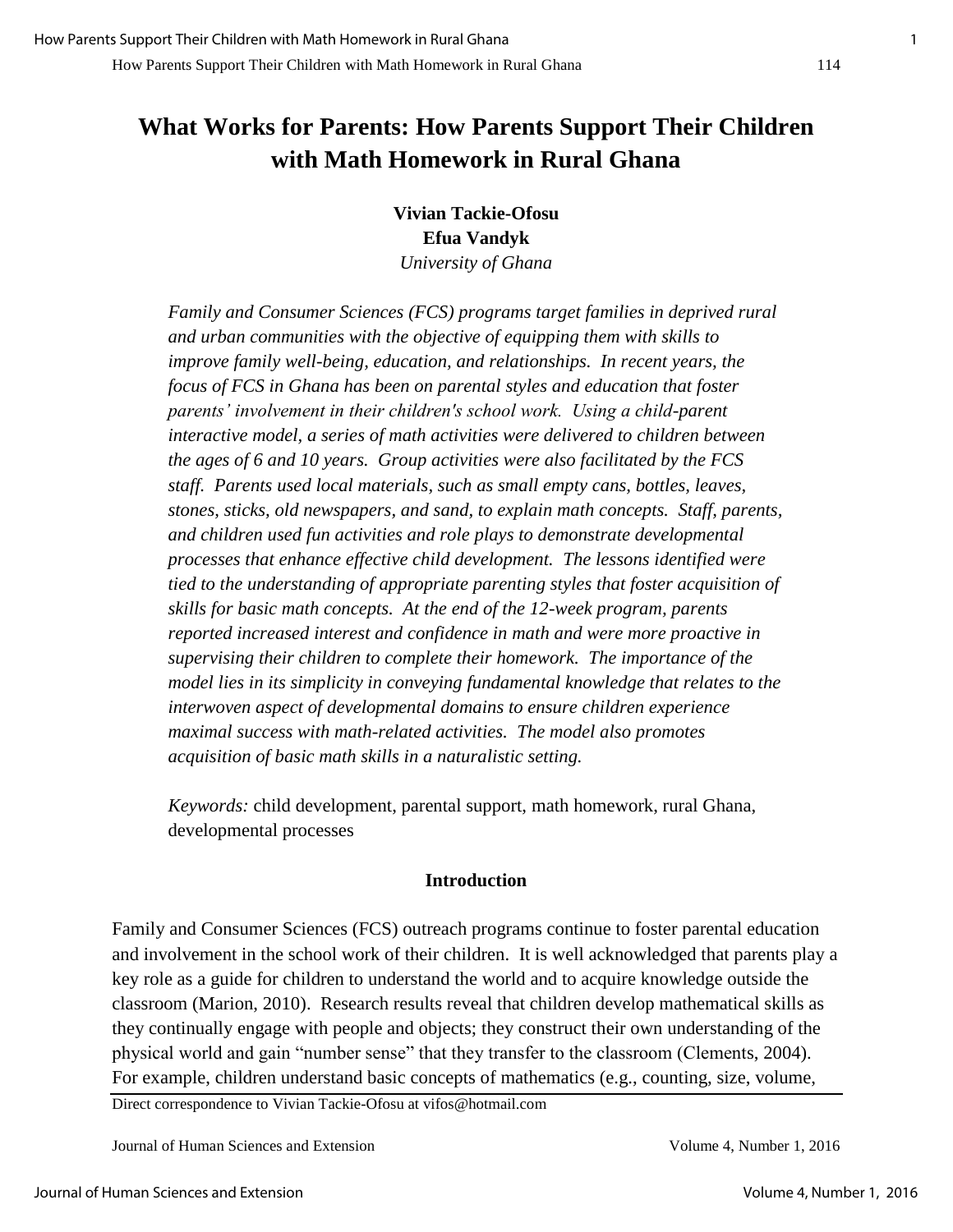How Parents Support Their Children with Math Homework in Rural Ghana 115

shapes and others) through play activities. As children compare, measure, manipulate, and estimate objects, they form relationships in their minds (Clements, 2001; Cohen, 1992; Copley, 2010). Dehaene (1997) argued that humans are born with a genetic disposition for "number sense" that allows them to understand an approximate sense of quantity right from birth. Dehaene (1997) contended that as children grow older and increase their interaction with the environment, they refine this disposition with language and become more precise with "number sense." Similarly, because children are curious and have a keen desire to explore and experiment, they are described as mathematicians and scientists (Helping Children Learn at Home, 1997).

Against this backdrop of knowledge, parents and professionals are challenged to nurture children's intuition about numbers before introducing them to abstract rules or formulas for math. Studies also indicate that when adults understand the holistic approach of supporting children by taking into consideration developmental domains, child-parent interaction could be planned to support children to improve basic math skills useful across domains, such as problem solving, decision making, estimation, socio-emotional functioning, and motor skills (Santrock, 2012). It is imperative for children to be encouraged to solve contextual problems and share their insight about objects and situations before they are exposed to procedural skills, particularly in math.

## **Conceptual Framework**

When children are given the opportunity to make things, look at things, and talk about the things they make, they are able to express their feelings, make choices, solve problems, and develop perceptual abilities; thus, children are able to experience success. Therefore, activities that promote hands-on applied math concepts in a naturalistic environment should be encouraged. Interactive play that allows for conversation facilitates spatial development in children (Ness & Farenga, 2007).

The model presented in Figure 1 depicts the relationship between developmental processes (i.e., physical, intellectual, and socio-emotional) of the child and external factors, including material for teaching math and interactive teaching methods. The model assumes that a teacher's interaction with parents in 'fun math activities' would enhance parents' understanding of basic math concepts because they are gaining hands-on experience when working in group settings. Again, parents gain an understanding of the main developmental domains and how that relates to children's involvement in activities and promotes their ability to comprehend and solve math problems.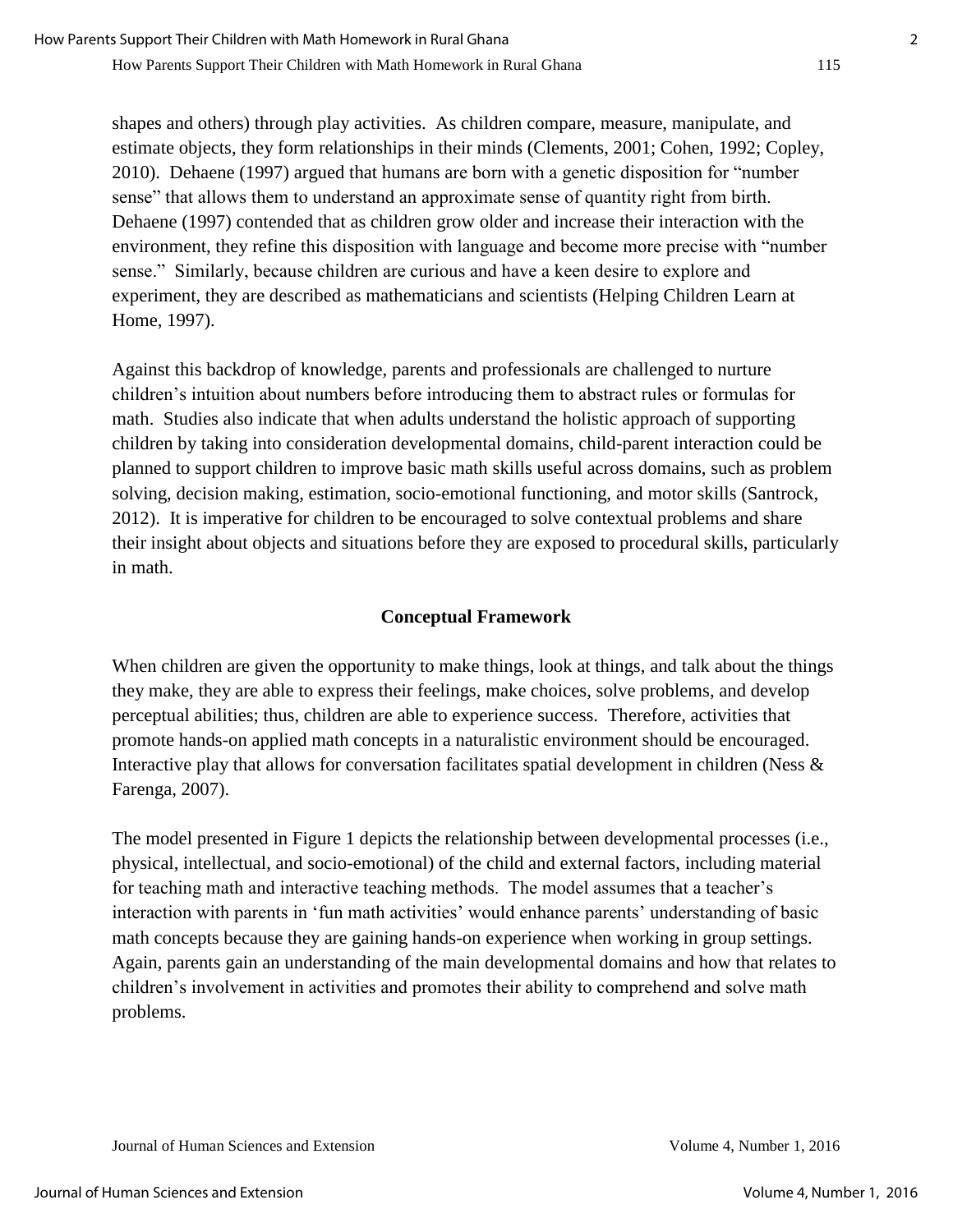How Parents Support Their Children with Math Homework in Rural Ghana 116



**Figure 1. Model for Improving Parental Styles and Enhancing Math Skills** 

Santrock (2010) stressed that children develop cognitive skills in a naturalistic environment when they focus on experimenting, exploring, discovering, and speaking and listening. Similarly, healthy socio-emotional development occurs when children are given opportunities to manipulate objects and interact with peers and adults, such as teachers. The model further assumes that children develop social skills through interaction by asking questions and sharing and discussing what they did with the materials. Santrock (2005) emphasizes that the three developmental processes (physical, socio-emotional, and cognition) are interwoven, and thus, development is promoted in all three areas simultaneously in a play/learning environment.

#### **Application of Model**

This paper describes a project based on this child-parent interactive model focused on enhancing skills related to the acquisition of basic math concepts among 6-10 year olds in Ghana. This project emerged as a response to address a preliminary issue reported by parents during a needs assessment interview. Parents reported that they had difficulty assisting their children with math homework because they did not understand the current course content in math. FCS staff in Ghana, therefore, designed this project as an intervention strategy to address the needs of parents.

The objectives of this project were to explore natural opportunities for parents to assist their children in learning math and also to find ways for parents and their children to acquire basic math skills through everyday experience. The project also aimed to engage parents and their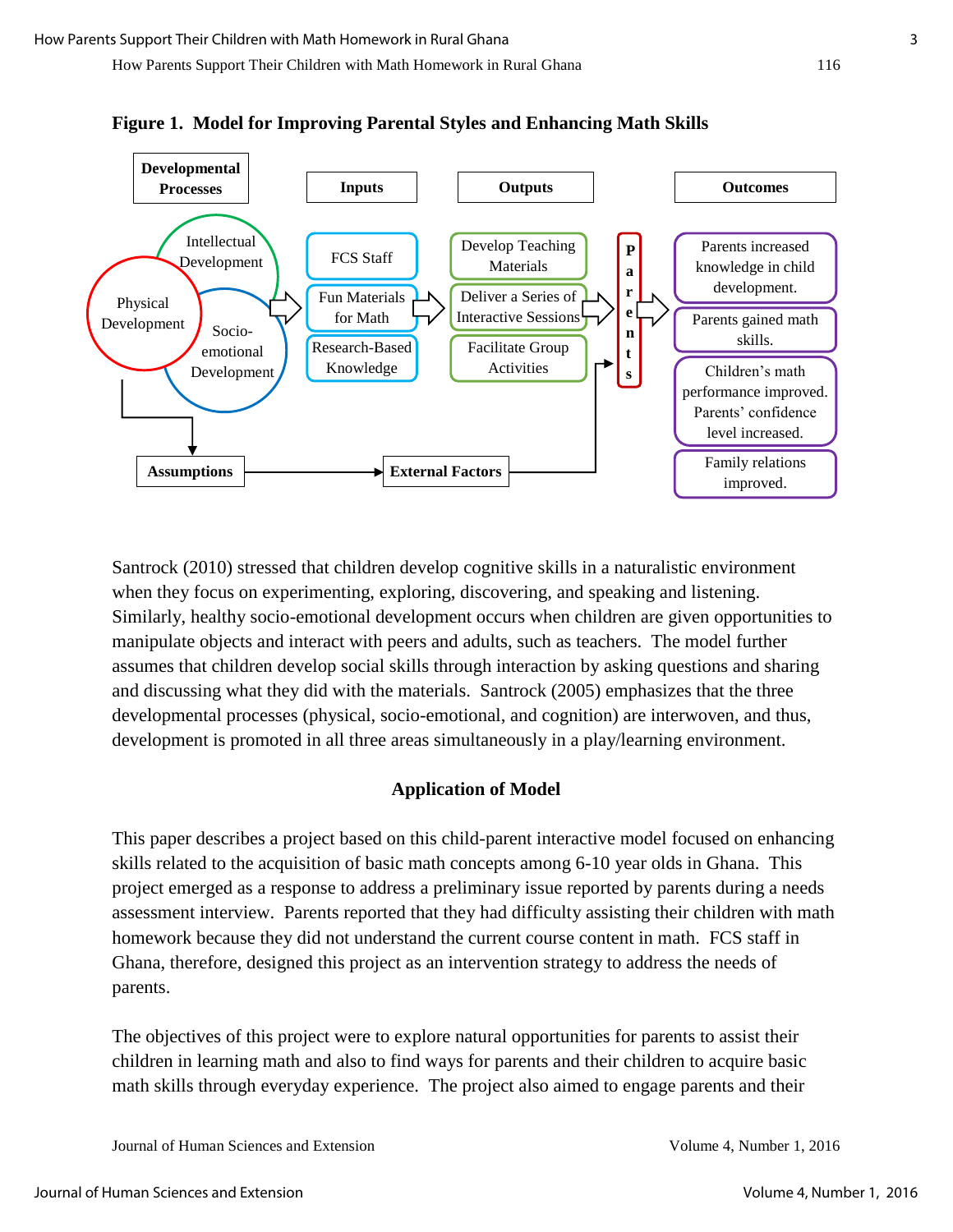children in selected math activities and to show the relationship, if any, between developmental processes and parents' involvement in learning math. The interactive nature of this program provided capacity building among the children, parents, and FCS staff.

Parents who participated in an FCS Extension program between 2010 and 2011 in the rural community of Teiman (near the University of Ghana) were invited to participate in the project. Twelve parents were selected, and they completed all sessions of the 12-week program. In addition, two FCS staff and 12 children were also involved in the project. Each session lasted approximately one hour.

Researchers have hypothesized strong conceptual relationships between developmental processes and materials for children during play activities (Jent, Niec, & Baker, 2011; Marion, 2010). Thus, the project had parents use local materials, such as small empty cans, bottles, leaves, stones, sticks, newspapers, and sand, to explain math concepts. These materials served as physical objects for children to manipulate to help provide hands-on experiences for learning math concepts (Kamina & Iyer, 2009). Additionally, fun activities and role plays were utilized to demonstrate developmental processes that enhance effective child development. These lessons were tied to the understanding of appropriate parenting styles that would foster math skills.

## **Description of Math Activities**

The children in the current project engaged with bamboo plants, looked critically at the branches, and made interesting things such as a flute, the alphabet letter "A," and a ruler. The children became aware of different lines, sizes, and shapes. They were able to verbalize these mathematical concepts and have interesting statements and conversations during the session. For example, with the bamboo sticks, children stated: "I have a long flute that I am using for my music" or "I have made a square with my sticks." Children learn math better when they are driven by their own interest (Geary, 2006). Parents can help children understand how math ties into real life. Each of the following photos depicts an intervention providing math experiences that incorporated the senses of the children and allowed them to experiment with materials, such as bamboo, cabbages, mangoes, and tomatoes. It also allowed them to make observations and investigations about these objects.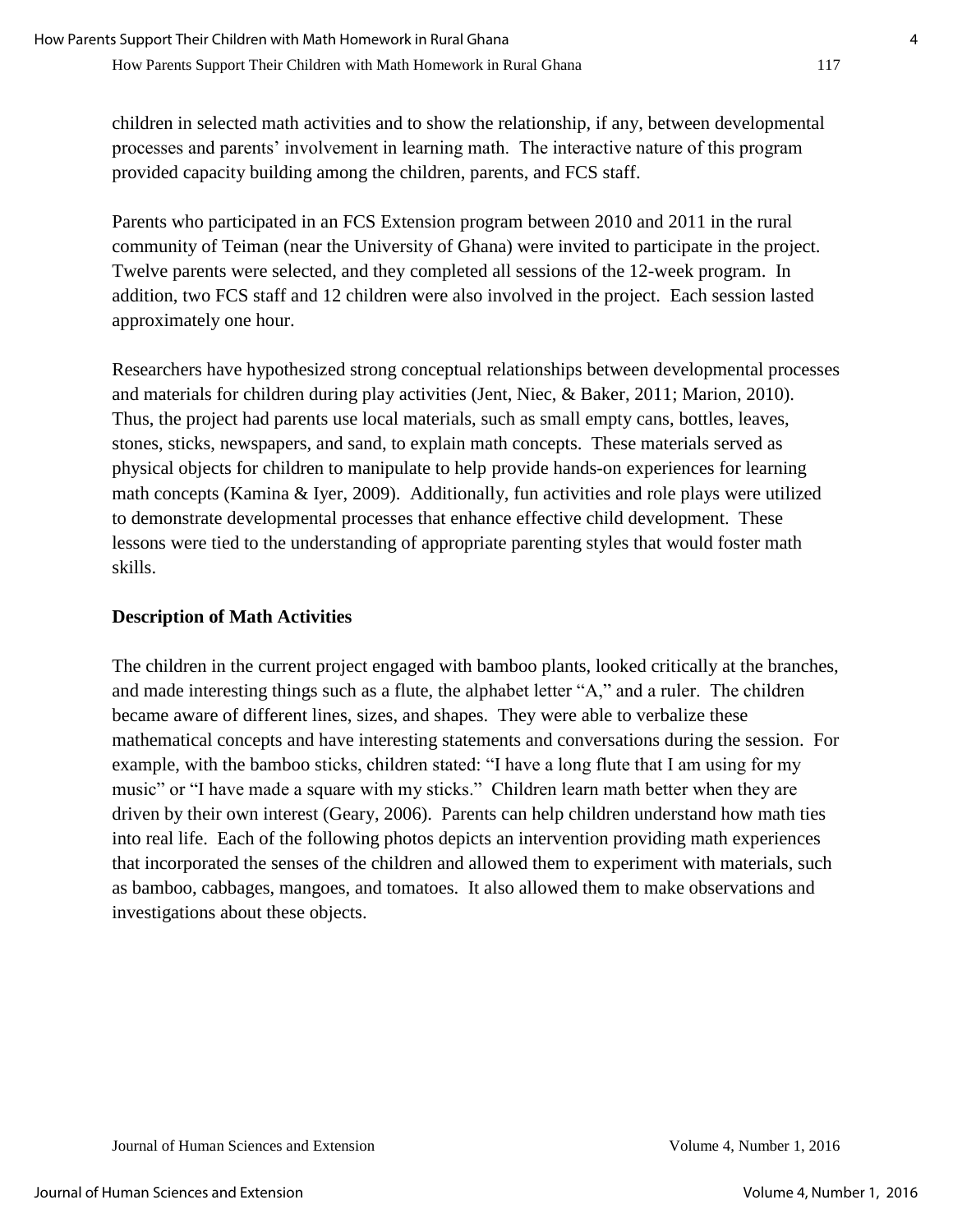

*Image 1. Measuring Bamboo Sticks Image 2. Cutting Bamboo Sticks* 





*Image 5. Picking and Counting Tomatoes Image 6. Exploring with Bamboo Sticks* 





*Image 3. Counting Cabbages Image 4. Picking and Counting Mangoes* 

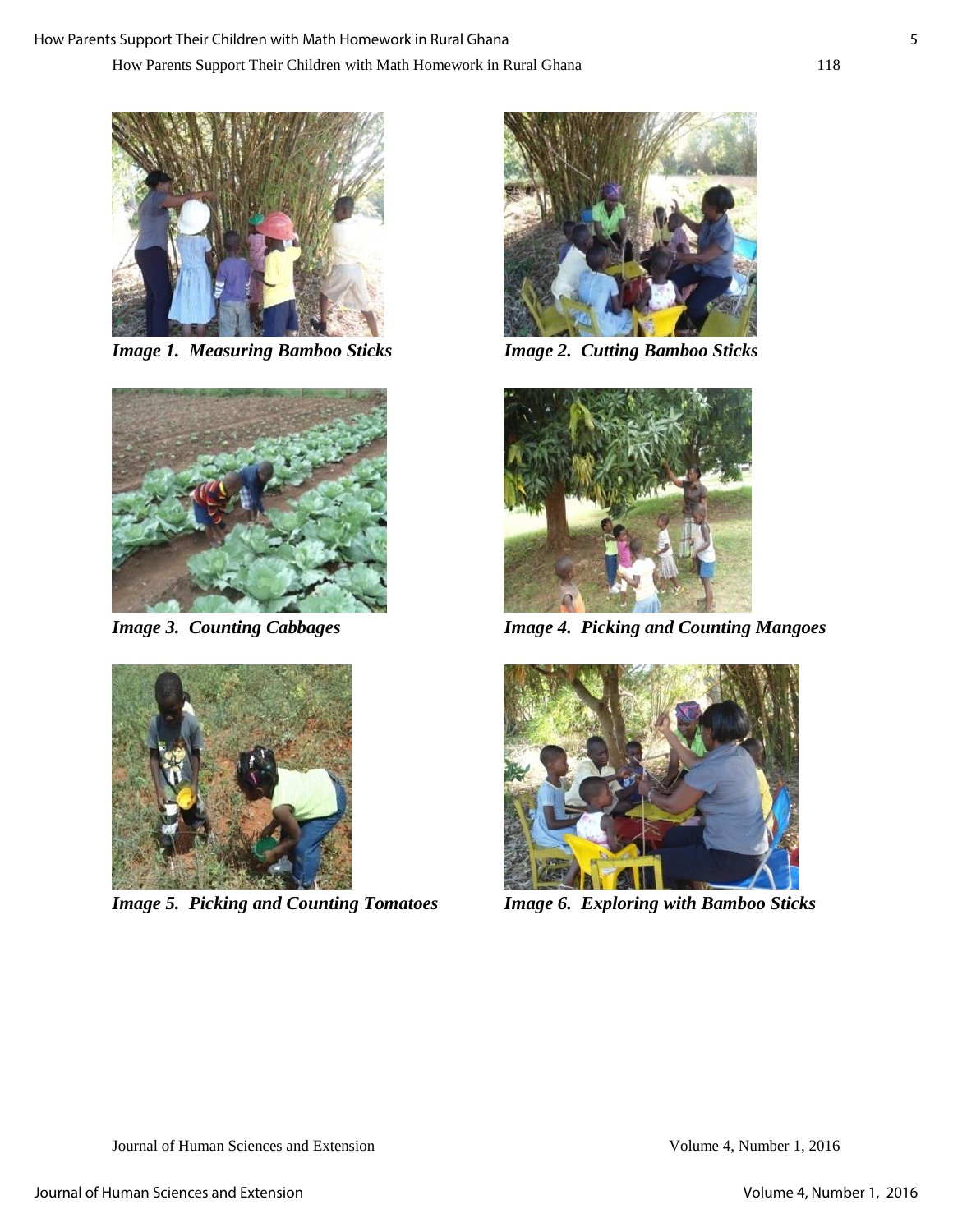*Image 1* shows FCS staff with the children standing around the bamboo tree. The children were reaching out their hands to cut sizeable bamboo sticks that they would use during the project. *Image 2* depicts FCS Staff, parents, and children sitting and cutting and molding bamboo sticks into various shapes during math activities. *Image 3* shows children counting cabbages. *Image 4* depicts FCS staff and children reaching out and plucking mangoes on the mango tree and counting mangoes as they drop. *Image 5* shows children picking and counting tomatoes from a nearby garden. *Image 6* depicts children, FCS staff, and a parent exploring with bamboo sticks, chatting, and having fun.

How Parents Support Their Children with Math Homework in Rural Ghana 119

The child-parent interactive model assumes that as the participating children cut and arrange bamboo sticks into shapes and sizes and organize them into instruments, such as flutes and counting objects, they are essentially developing physically in terms of brain and neuron processes. Similarly, the children in the project develop fine motor skills through the manipulation of the bamboo sticks. The model therefore proposes that the provision of inputs, such as the bamboo sticks, have the likelihood to facilitate high level cognition, imagination, and social competence when children are encouraged to use such materials. Smith (2009) argued that physical objects selected in the environment must "match" the developmental level of children using the materials. The sizes of the bamboo sticks used in this project were therefore fit for the developmental level of the children. The bamboo sticks used were light in terms of weight so children could handle and manipulate them; the lengths were between 6 and 12 inches. The adults assisted the children in getting bamboo sizes that the children appreciated and were comfortable working with in the activities.

Cognitively, as the children engaged with the materials provided in the project, they were able to process information about the materials in their environment. This included their ability to evaluate the materials, compare the various shapes and sizes, and make decisions about the materials and actions to take with regards to the materials. They also became imaginative and creative through the manipulation of the materials. Children also recalled their experiences, asked questions, and reasoned about objects and the situations around them. In doing so, they were able to articulate their ideas, build vocabulary, and develop interpersonal communicative skills (Fujise & Deacon, 2008; Santrock, 2012).

#### **Results**

Both children and parents demonstrated eagerness and curiosity as sessions progressed. All participants arrived on time for each session, without any reminders. Participants (children, parents, and FCS staff) were grouped into sections, and the materials for the activities were shared among them. The participants familiarized themselves with the materials and talked to each other as the sessions were introduced.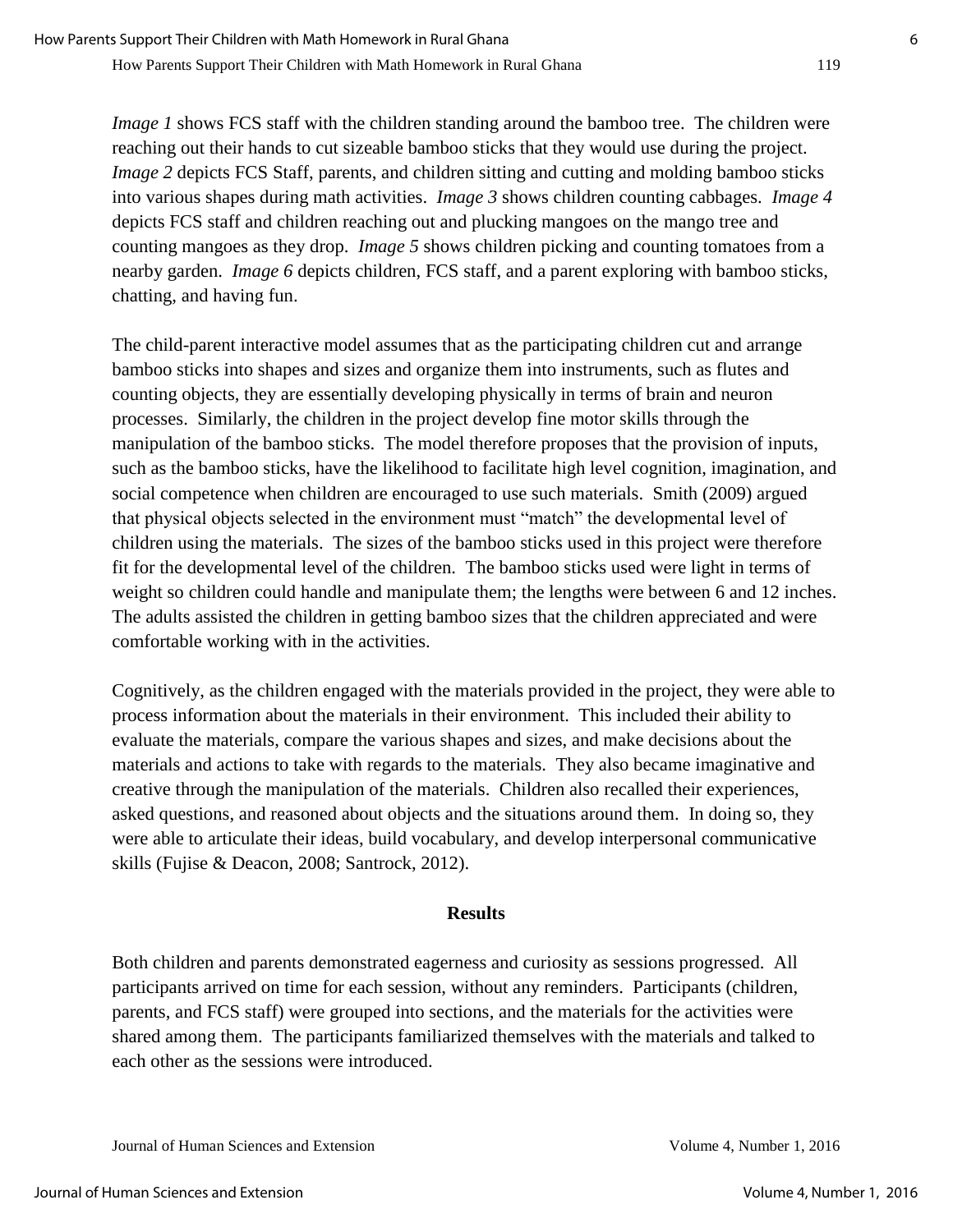How Parents Support Their Children with Math Homework in Rural Ghana 120

Children in the project used fascinating vocabulary to describe shapes, sizes, and colors. One child stated: "Bamboo sticks are like sugar cane sticks, let's count the joints and share." The idea of sharing as verbalized by the children provided them the experience of dividing objects between or amongst them, which can represent the concepts of subtraction, division, and fractions. Similarly, they experienced math concepts, such as sorting different sizes of bamboo sticks, classification of objects, and familiarizing with symmetric, geometry, and numeracy skills. Another child pointed out, "Green color is everywhere because all the leaves are green." Further, they were sociable and seemed to be connecting with nature and learning at the same time. This supports Fjørtoft's (2001) findings that when children's daily learning environments approximate natural conditions, it results in increased interest to explore and a superior rate of knowledge acquisition. Parents reported that their children demonstrated certain skills for the first time. This includes impressive performance on fine motor skill activities that involve cutting and excelling on such activities as matching sticks. Additionally, counting fast and accurately measuring sand and water for the first time were reported by parents.

By the end of the 12-week sessions, children were able to act out roles that demonstrated their understanding of basic math skills, including counting, sorting, measuring, observing patterns, dividing, and describing situations. As shown in the photos, children and parents also gained math through everyday experiences. They were able to build vocabulary to express their mathematical experiences. Parents reported that their children had become more enthusiastic about homework and more adept at using materials from the community to understand math concepts. Parents did not only report increased confidence in assisting their children with homework, but also an improvement in quality of parent-child interaction. This was evidenced by statements, such as the following:

- "Now I understand how children gain skills when we do things together with them."
- "I didn't know that my child is capable of doing all these things."
- "Now I know my child better. He is playing and learning math at the same time."

## **Implications**

Results from this project suggested that engaging parents, children, and their peers in learning activities enhanced acquisition of skill in various domains of development and may inform evidence-based practices in early childhood education. Observations from the project also indicated that using environmentally-based strategies that involve natural objects prior to introducing highly intensified and procedural strategies for learning math resulted in children approaching math with increased enthusiasm because of the associated fun activities. Additionally, thoughtfully arranged fun activities promoted natural interactive processes that enhanced the development of both cognitive and social skills. Parents' roles as mediators and learners promoted group affection and co-operative learning as evidenced by previous studies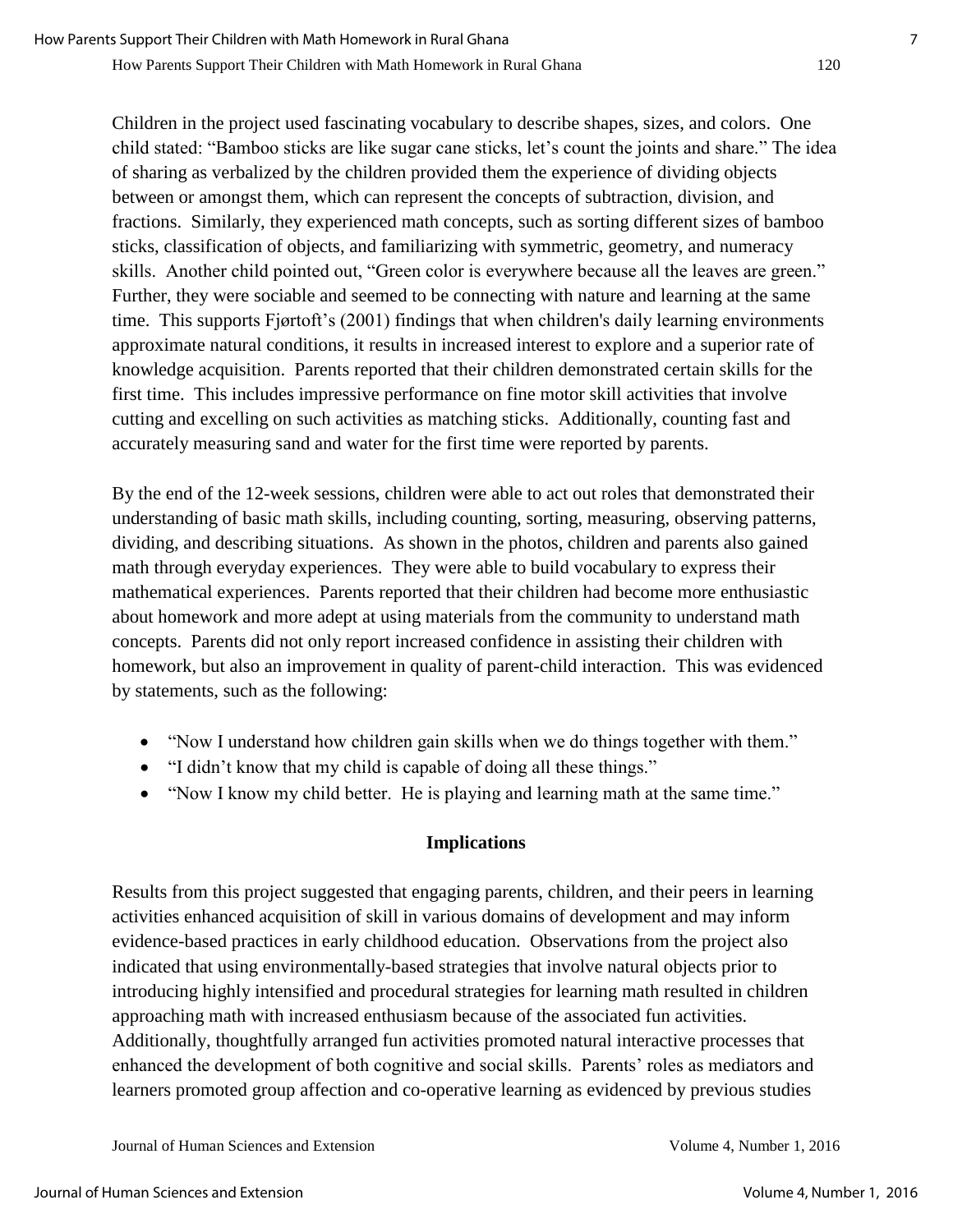(Bunting & Cousins, 1985; Cohen 1992; Fjørtoft, 2001). In light of data from previous and current observations, it is expected that teachers would favor a multi-modal approach when introducing children to math while recognizing the positive impact of relying on practical objects, tools, and illustrations from the children's familiar environment. Additionally, FCS professionals need to encourage informal ways of learning new ideas, particularly in math and science, so parents who are less educated can be prepared with new skills to support their children.

## **References**

- Bunting, T. E., & Cousins, L. R. (1985). Environmental dispositions among school-age children: A preliminary investigation. *Environment and Behavior, 17*(6), 725–768. doi:10.1177/0013916585176004
- Clements, D. H. (2001). Mathematics in the preschool. *Teaching Children Mathematics, January,* 270–275.
- Clements, D. H. (2004). Geometric and spatial thinking in early childhood education. In D. H. Clements, J. Sarama, & A. DiBiase (Eds.), *Engaging young children in mathematics: Standards for early childhood mathematics education* (pp. 7–72). Mahwah, NJ: Erlbaum.
- Cohen, S. (1992). Promoting ecological awareness in children. *Childhood Education, 68*(5), 258–260. doi:10.1080/00094056.1992.10521759
- Copley, J. V. (2010). *The young child and mathematics* (2nd ed.). Washington, DC: National Association for the Education of Young Children.
- Dehaene, S. (1997). *The number sense: How the mind creates mathematics*. New York, NY: Oxford University Press.
- Fjørtoft, I. (2001). The natural environment as a playground for children: The impact of outdoor play activities in pre-primary school children. *Early Childhood Education Journal, 29*(2), 111–117. doi:10.1023/A:1012576913074
- Fujise, K., & Deacon, S. H. (2008). Review of Blackwell Handbook of Language Development. *Canadian Psychology, 49*(3), 265–266. doi:10.1037/a0012775
- Geary, D. C. (2006). Development of mathematical understanding: Cognition, perception and language. *Handbook of Child Psychology, 2*(4), 777–810. doi:10.1002/9780470147658.chpsy0218
- Helping Children Learn at Home. (1997). Pointers for parents. *National Science and Technology Week Publication*. Arlington, VA: National Science Foundation.
- Jent, J. F., Niec, L. N., & Baker, S. E. (2011). Play and interpersonal processes. In S. W. Russ & L. N. Niec (Eds.), *Play in clinical practice: Evidence-based approaches* (pp. 23–50). New York, NY: Guilford Press.
- Kamina, P., & Iyer, N. N. (2009). *From concrete to abstract: Teaching for transfer of learning when using manipulatives*. Paper presented at Northeastern Educational Research Association Annual Conference, Rocky Hill, CT.